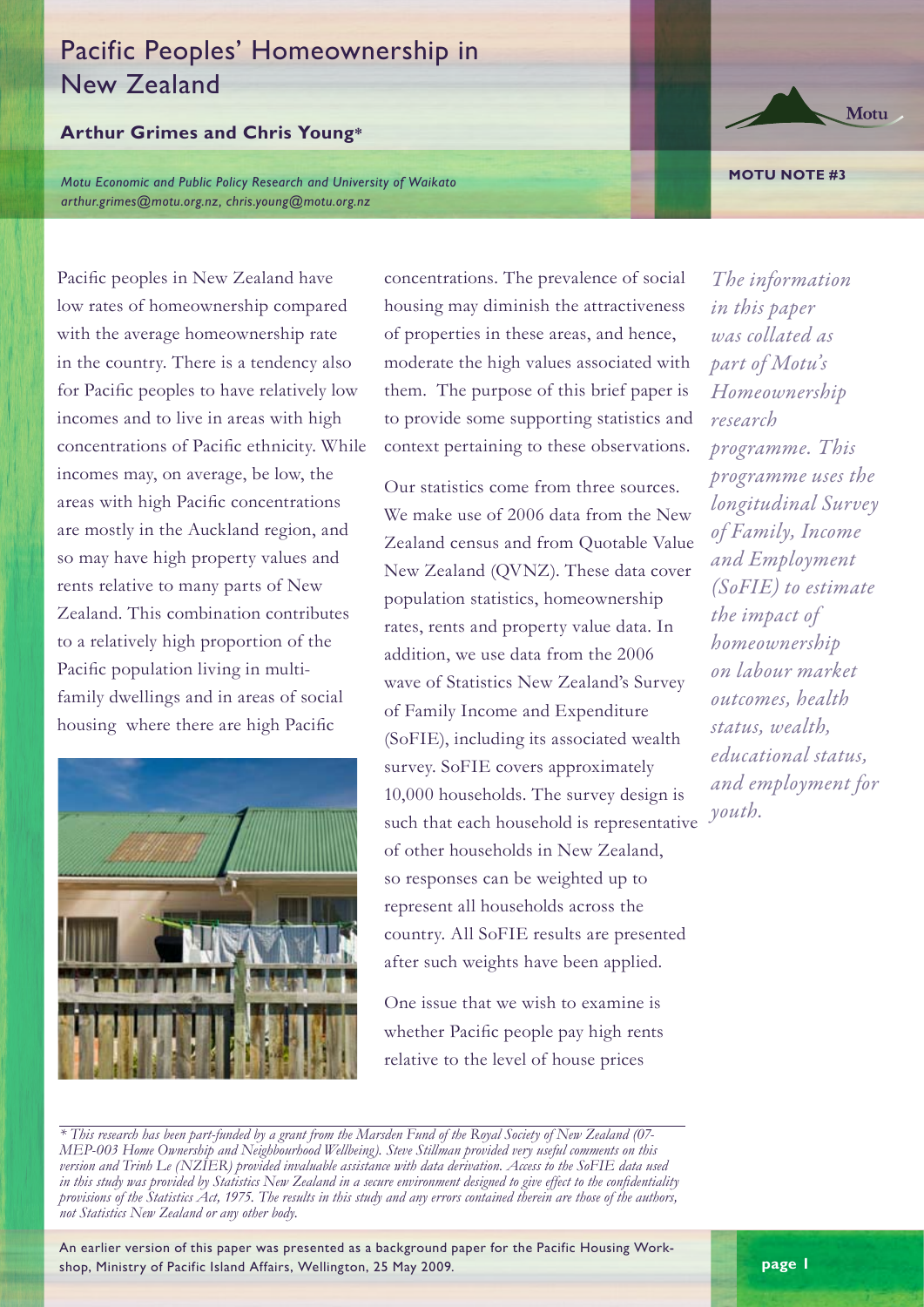for areas in which they live. Prior research shows a national tendency for economically more deprived areas to have high (private sector) rents relative to local house prices. This may be explained by high maintenance costs, high tenant turnover, rent arrears or possibly by some form of discrimination. We investigate whether this result carries over specifically to areas with high proportions of Pacific residents.

### **Area Results**

Initially, we examine characteristics of areas with high concentrations of Pacific peoples. We use Statistics New Zealand's definition of "area units", which are akin to tightly defined suburbs. There are 1,919 area units in New Zealand; Manukau City and Porirua City have 91 and 25 area units respectively. Using the 2006 census, we obtain the ratios, for each area unit, of the Pacific population to total population, and extract data for the 20 area units with highest Pacific concentrations. Of these 20, seventeen are in Manukau City and the remaining three are in Porirua City. The census is also used to extract data on: the homeownership rate in the area unit, the proportion of multi-family households in the area unit, the proportion of social housing in the area unit, the median weekly rent paid by households in that area unit, the sector of landlord in each

area unit, and the median household income level.

We express the area unit rent as a ratio, relative to average rents in the territorial authority (TA) – Manukau City or Porirua City – in which the area unit (AU) is located. We use the AU/TA ratio as our measure since it adjusts for cityspecific factors affecting the overall level of rents in a city. Likewise, our house prices, house values, rent/price, income/ prices, and income/rent are all expressed as AU/TA ratios. All other (i.e. nonprice) data are expressed as AU-specific measures. Data on median sale prices and median capital values of houses in the AU and the TA are obtained from QVNZ.

Table 1 presents the raw data for each variable that we investigate. The first column presents the ratio of the Pacific to total population in each AU. The second column presents a valuation-based measure of the value of residential houses in the AU relative to its local TA. The third column presents the median rent paid within an AU relative to the median TA rent (according to the census). In the fourth column, the median rent is expressed as a ratio of the AU's median house sale price (a market-based measure of house values), again with respect to the TA average. The fifth column presents the AU's homeownership rate and the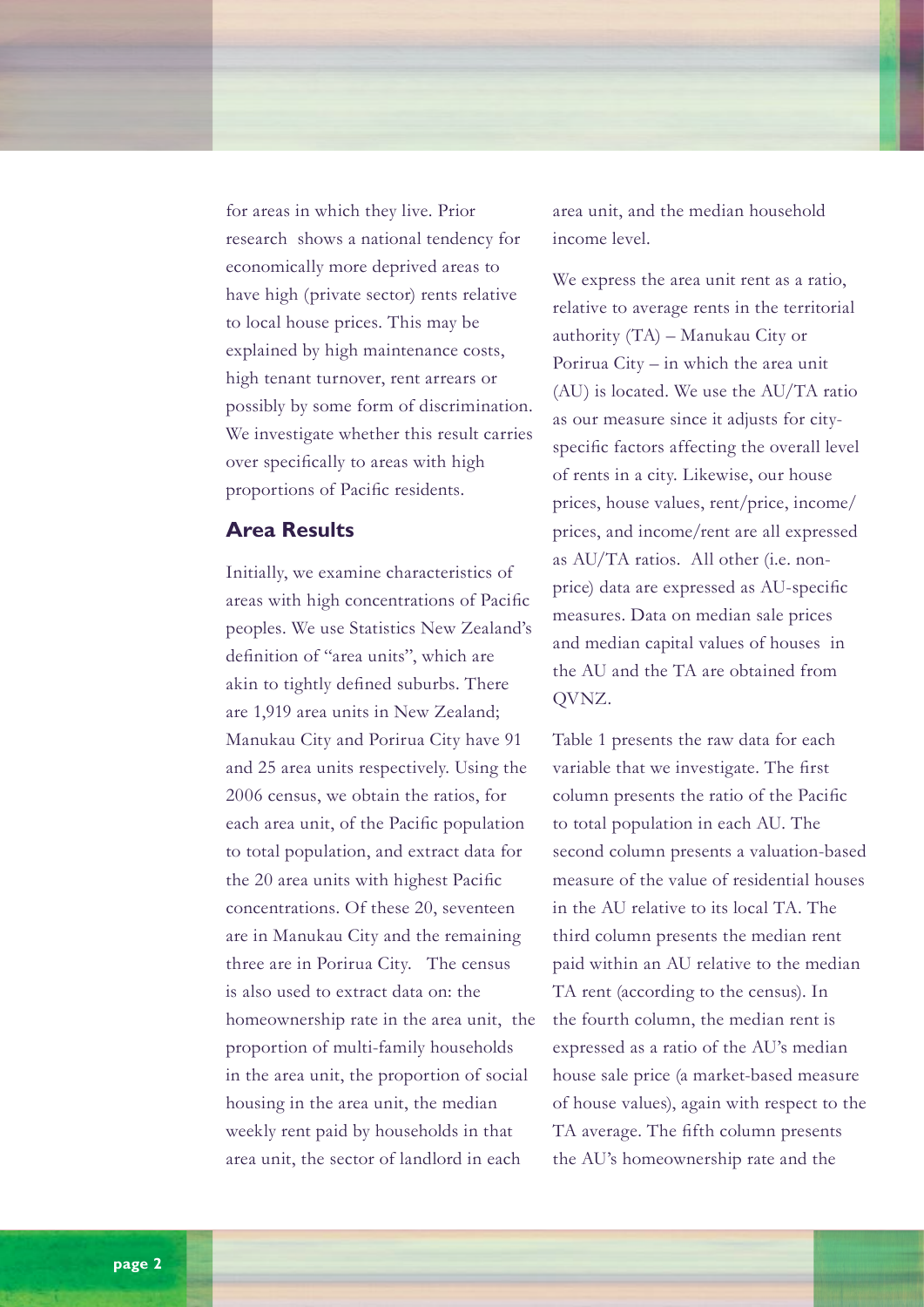Table 1: Area Unit Data Table 1: Area Unit Data

| Description<br>Area Unit | Pacific,<br>Total        | Median<br>Capital                                                 | Rent Ratio<br>Median   | Sales Price<br>Median<br>Rent/ | ownership<br>Home- | Family<br>Multi-          | Median<br>Income,      | Median<br>Income,       | Housing<br>Social                      | Housing/<br>Social<br>Total  |
|--------------------------|--------------------------|-------------------------------------------------------------------|------------------------|--------------------------------|--------------------|---------------------------|------------------------|-------------------------|----------------------------------------|------------------------------|
|                          | Population<br>Ratio (AU) | $\left(\mathrm{AU}/\mathrm{T}\mathrm{A}\right)$<br>Value<br>Ratio | (AU/TA)                | (AU/IA)                        | Rate (AU)          | Households<br>Ratios (AU) | Sales Price<br>(AU/TA) | Rent (AU<br>${\rm TA})$ | Dwellings<br>Occupied<br>Total<br>(AU) | Properties<br>Rental<br>(AU) |
|                          | 0.784                    | 0.600                                                             | 0.454                  | 0.698                          | 0.330              | 0.215                     | 1.392                  | 1.995                   | 0.356                                  | 0.761                        |
|                          | 0.756                    | 0.529                                                             | 0.500                  | 0.838                          | 0.275              | 0.187                     | 1.163                  | 1.387                   | 0.307                                  | 0.636                        |
|                          | 0.726                    | 0.529                                                             | 0.542                  | 0.933                          | 0.292              | 0.180                     | 1.279                  | 1.370                   | 0.354                                  | 0.678                        |
|                          | 0.722                    | 0.586                                                             | 0.846                  | 1.254                          | 0.341              | 0.163                     | 1.120                  | 0.893                   | 0.187                                  | 0.397                        |
|                          | 0.721                    | 0.586                                                             | 0.438                  | 0.658                          | 0.321              | 0.187                     | 1.221                  | 1.856                   | 0.403                                  | 0.778                        |
|                          | 0.717                    | 0.557                                                             | 0.538                  | 0.899                          | 0.269              | 0.188                     | 1.281                  | 1.425                   | 0.373                                  | 0.687                        |
|                          | 0.708                    | 0.586                                                             | 0.962                  | 1.579                          | 0.490              | 0.211                     | 1.690                  | $1.070\,$               | 0.148                                  | 0.425                        |
|                          | 0.704                    | 0.529                                                             | 0.454                  | 0.783                          | 0.259              | 0.202                     | 1.342                  | 1.715                   | 0.337                                  | 0.699                        |
|                          | 0.702                    | 0.629                                                             | 0.719                  | 1.044                          | 0.426              | 0.225                     | 1.193                  | 1.143                   | 0.225                                  | 0.535                        |
|                          | 0.697                    | 0.500                                                             | 0.435                  | 0.771                          | 0.217              | 0.185                     | 1.217                  | 1.577                   | 0.412                                  | 0.767                        |
|                          | 0.682                    | 0.671                                                             | 0.615                  | 0.890                          | 0.460              | 0.221                     | 1.328                  | 1.492                   | 0.224                                  | 0.596                        |
|                          | 0.681                    | 0.557                                                             | 0.712                  | 1.133                          | 0.318              | 0.179                     | 1.347                  | 1.189                   | 0.292                                  | 0.581                        |
|                          | 0.675                    | 0.529                                                             | 0.527                  | 0.911                          | 0.243              | 0.189                     | 1.215                  | 1.334                   | 0.378                                  | 0.750                        |
|                          | 0.672                    | 0.729                                                             | 0.692                  | 0.879                          | 0.322              | 0.184                     | 1.074                  | 1.222                   | 0.263                                  | 0.597                        |
|                          | 0.640                    | 0.542                                                             | 0.819                  | 1.489                          | 0.265              | 0.131                     | 1.189                  | 0.799                   | 0.359                                  | 0.659                        |
|                          | 0.639                    | 0.569                                                             | 0.550                  | 0.935                          | 0.307              | 0.108                     | 1.105                  | 1.181                   | 0.386                                  | 0.782                        |
|                          | 0.623                    | 0.657                                                             | 0.692                  | 1.072                          | 0.354              | 0.168                     | 1.235                  | 1.152                   | 0.233                                  | 0.541                        |
|                          | 0.611                    | 0.729                                                             | 0.769                  | 0.976                          | 0.420              | 0.150                     | 0.984                  | 1.008                   | 0.167                                  | 0.455                        |
| Cannons Creek South      | 0.562                    | 0.569                                                             | 0.830                  | 1.534                          | 0.300              | 0.064                     | 1.321                  | 0.861                   | 0.329                                  | 0.639                        |
|                          |                          |                                                                   |                        |                                |                    |                           |                        |                         |                                        |                              |
|                          | 0.263                    | $^{\rm na}$                                                       | na                     | na                             | 0.579              | 0.084                     | na                     | na                      | 0.079                                  | 0.265                        |
|                          | 0.253                    | $^{\rm na}$                                                       | na                     | $^{\rm na}$                    | 0.586              | 0.049                     | $^{\rm na}$            | $\mathbf{n}\mathbf{a}$  | 0.131                                  | 0.420                        |
|                          | 0.066                    | $\mathtt{na}$                                                     | $\mathbf{n}\mathbf{a}$ | na                             | 0.627              | 0.027                     | na                     | na                      | 0.042                                  | 0.156                        |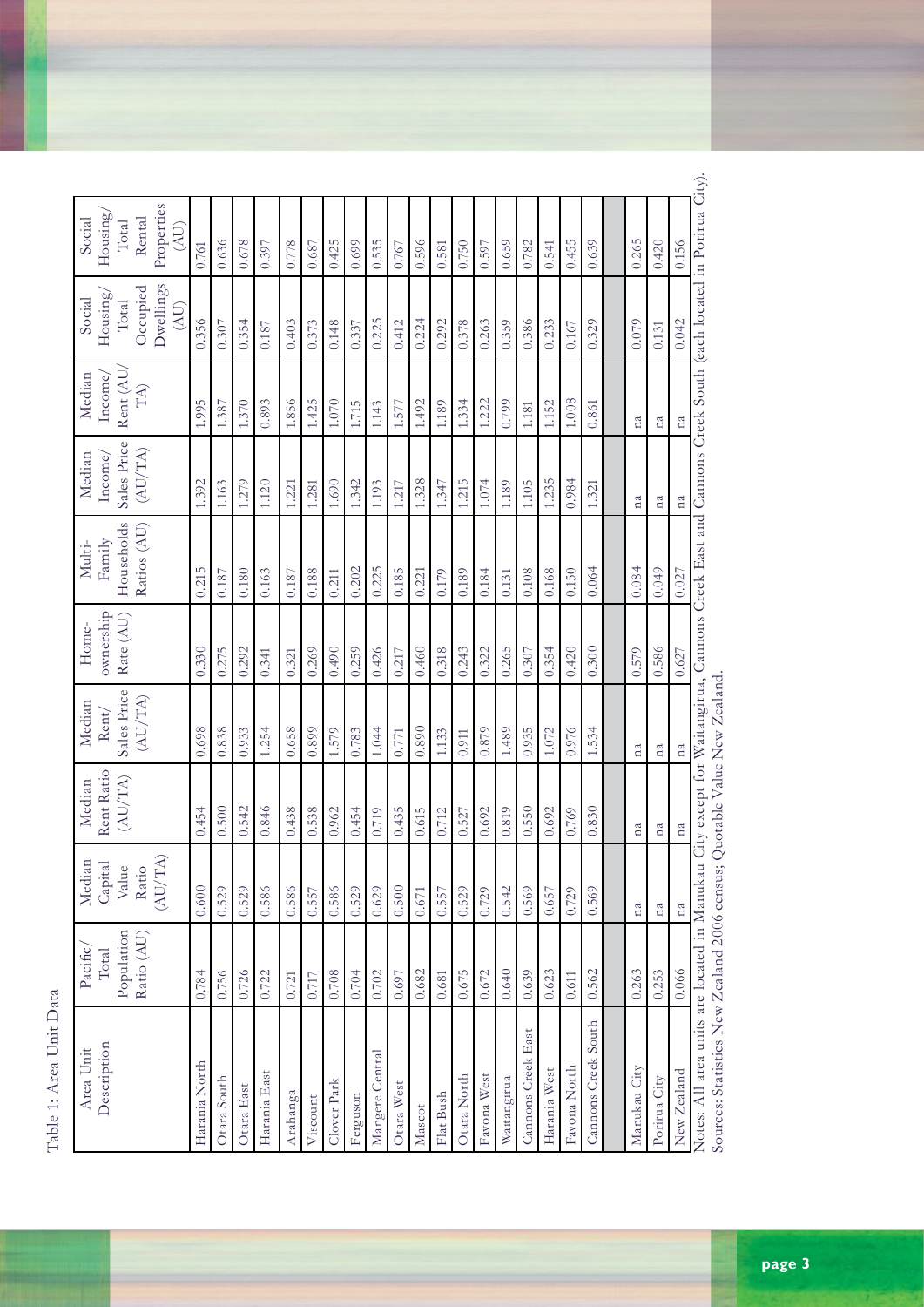sixth shows the proportion of multifamily households. The next two columns provide measures of housing affordability (median income/median house sales price) and rent affordability (median income/median rent), respectively. The last two columns reveal the prevalence of Housing New Zealand Corporation (HNZC) and/or other social housing in each AU in relation to the total number of occupied dwellings, and the total number of rental properties, respectively. Where applicable, the table also provides data for Manukau City, Porirua City and for New Zealand as a whole.

Table 2 presents a matrix of correlation coefficients for these variables. A high ratio of Pacific peoples within an AU is found to be related negatively (and significantly) to rents and also to rents relative to house prices. This result is contrary to expectations given the cited findings of Grimes and Aitken (2007). One likely explanation is that social housing may be prevalent among areas with high Pacific concentrations; belowmarket rents for such housing would account for the relatively low levels of rents in these areas. From Table 1, we see that each of the area units has a high rate of social housing relative both to its broader TA and to New Zealand as a whole. From Table 2, we observe that social housing is negatively (and

significantly) correlated with rents and with rents/prices. Together, these results offer support to the conjecture that the relatively low level of rents for Pacific dominated areas is at least in part due to the impact of social housing assistance in these areas.

Housing affordability more generally is represented by the ratios of both median household income to median house sales price and of median household income to median rents. Table 2 indicates that these ratios rise as the concentration of the Pacific Island population increases, which suggests that housing is more affordable in areas that have high concentrations of Pacific people. As indicated above, these areas contain a greater proportion of social housing. The relationship between Pacific peoples' concentration and social rental housing offers an explanation for increasing rent affordability within areas of high Pacific density, given the policies in force for income-related (often below market) rents within social housing. One possible explanation for the increase in affordability on the house price measure is that the rising frequency of social housing, with associated perceptions of greater social problems, may be offsetting the attractiveness of properties. These perceptions could deter demand for housing within the areas; thereby lowering property values, so making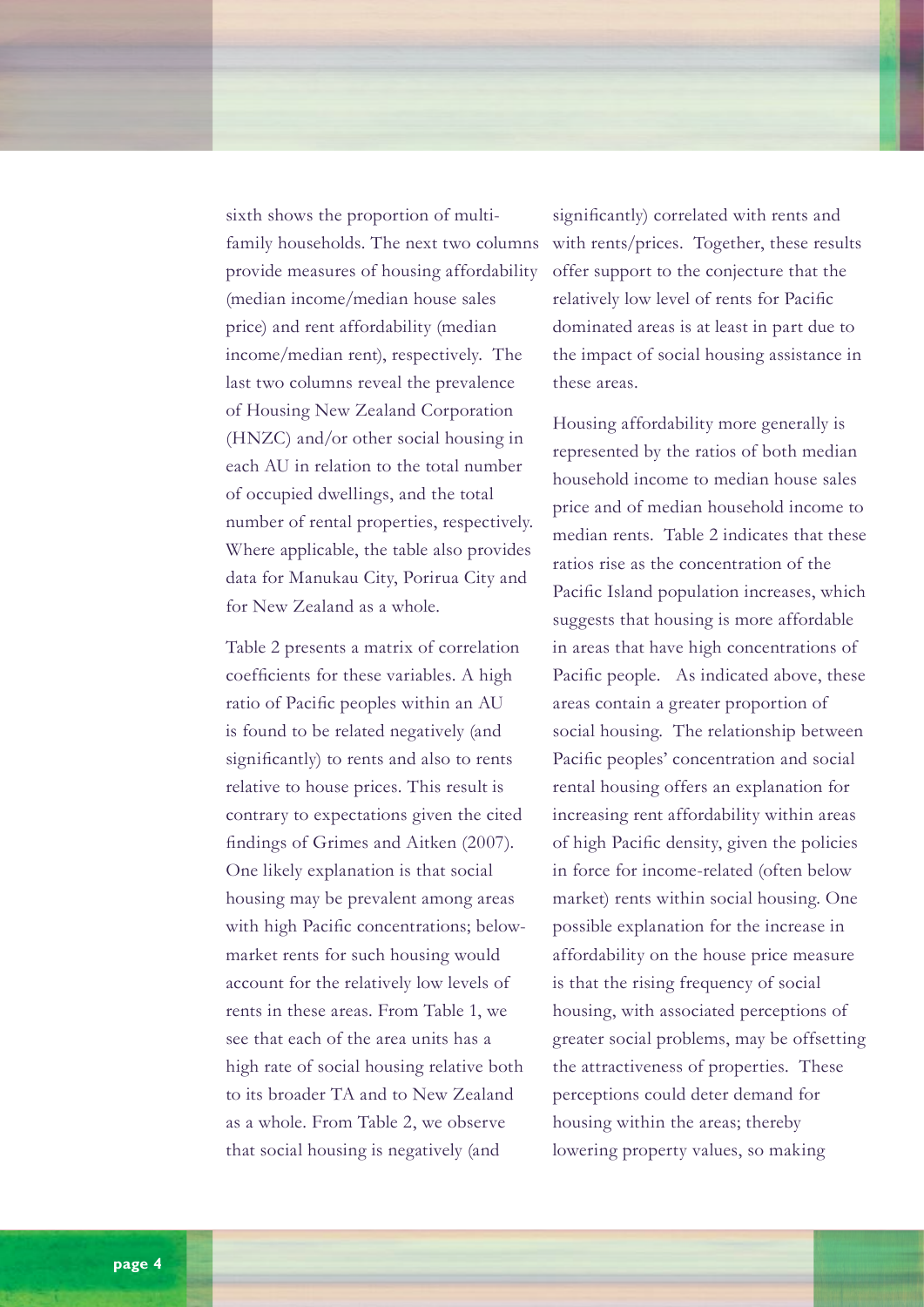Table 2: Correlation Coefficients Table 2: Correlation Coefficients

|                                                    | Pacific,<br>Popu-<br>lation<br>Ratio<br>Total<br>$\widetilde{E}$ | (AU/IA)<br>Median<br>Capital<br>Value<br>Ratio | Rent Ratio<br>(AU/TA)<br>Median | (AU/TA)<br>Median<br>Price<br>Rent/<br>Sales | ownership<br>Rate (AU)<br>Home- | House-<br>Family<br>Ratios<br>Multi-<br>holds<br>$\left(\overline{A}U\right)$ | Sales Price<br>$\left(\mathrm{AU}/\mathrm{T}\mathrm{A}\right)$<br>Income/<br>Median | $\mathrm{Rent}\,(\mathrm{AU}/% \mathrm{W})$<br>Income/<br>Median<br>$\mathrm{T}\mathrm{A})$ | Dwellings<br>Occupied<br>Housing,<br>Social<br>Total<br>$\left( \begin{matrix} A \end{matrix} \right)$ | Properties<br>Housing/<br>Rental<br>Social<br>Total<br>$\widetilde{\left( \mathrm{AU}\right) }% =\left( \mathrm{AU}\right) ^{\ast }\left( \mathrm{AU}\right) ,$ |
|----------------------------------------------------|------------------------------------------------------------------|------------------------------------------------|---------------------------------|----------------------------------------------|---------------------------------|-------------------------------------------------------------------------------|-------------------------------------------------------------------------------------|---------------------------------------------------------------------------------------------|--------------------------------------------------------------------------------------------------------|-----------------------------------------------------------------------------------------------------------------------------------------------------------------|
| Population Ratio (AU)<br>Pacific/Total             |                                                                  |                                                |                                 |                                              |                                 |                                                                               |                                                                                     |                                                                                             |                                                                                                        |                                                                                                                                                                 |
| Median Capital Value<br>Ratio (AU/TA)              | $-0.298$                                                         |                                                |                                 |                                              |                                 |                                                                               |                                                                                     |                                                                                             |                                                                                                        |                                                                                                                                                                 |
| Median Rent Ratio<br>(AU/TA)                       | $-0.475$                                                         | 0.355                                          |                                 |                                              |                                 |                                                                               |                                                                                     |                                                                                             |                                                                                                        |                                                                                                                                                                 |
| Median Rent/Sales<br>Price (AU/TA)                 | $-0.495$                                                         | $-0.025$                                       | 0.902                           |                                              |                                 |                                                                               |                                                                                     |                                                                                             |                                                                                                        |                                                                                                                                                                 |
| Homeownership Rate<br>(AU)                         | $-0.064$                                                         | 0.658                                          | 0.559                           | 0.298                                        |                                 |                                                                               |                                                                                     |                                                                                             |                                                                                                        |                                                                                                                                                                 |
| Households Ratios (AU)<br>Multi-Family             | 0.745                                                            | 0.086                                          | $-0.312$                        | $-0.467$                                     | 0.292                           |                                                                               |                                                                                     |                                                                                             |                                                                                                        |                                                                                                                                                                 |
| Median Income/Sales<br>Price (AU/TA)               | 0.267                                                            | $-0.306$                                       | 0.153                           | 0.321                                        | 0.284                           | 0.324                                                                         |                                                                                     |                                                                                             |                                                                                                        |                                                                                                                                                                 |
| Median Income/Rent<br>(AU/TA)                      | 0.652                                                            | $-0.182$                                       | $-0.854$                        | $-0.830$                                     | $-0.216$                        | 0.575                                                                         | 0.209                                                                               | $\overline{ }$                                                                              |                                                                                                        |                                                                                                                                                                 |
| Social Housing/Total<br>Occupied Dwellings<br>(AU) | 0.141                                                            | $-0.644$                                       | $-0.729$                        | $-0.433$                                     | $-0.828$                        | $-0.193$                                                                      | $-0.092$                                                                            | 0.483                                                                                       |                                                                                                        |                                                                                                                                                                 |
| Rental Properties (AU)<br>Social Housing/Total     | 0.169                                                            | $-0.498$                                       | $-0.817$                        | $-0.568$                                     | $-0.685$                        | $-0.069$                                                                      | $-0.053$                                                                            | 0.628                                                                                       | 0.952                                                                                                  |                                                                                                                                                                 |

Notes: Numbers in bold are significant at the 5% level. Notes: Numbers in bold are significant at the 5% level.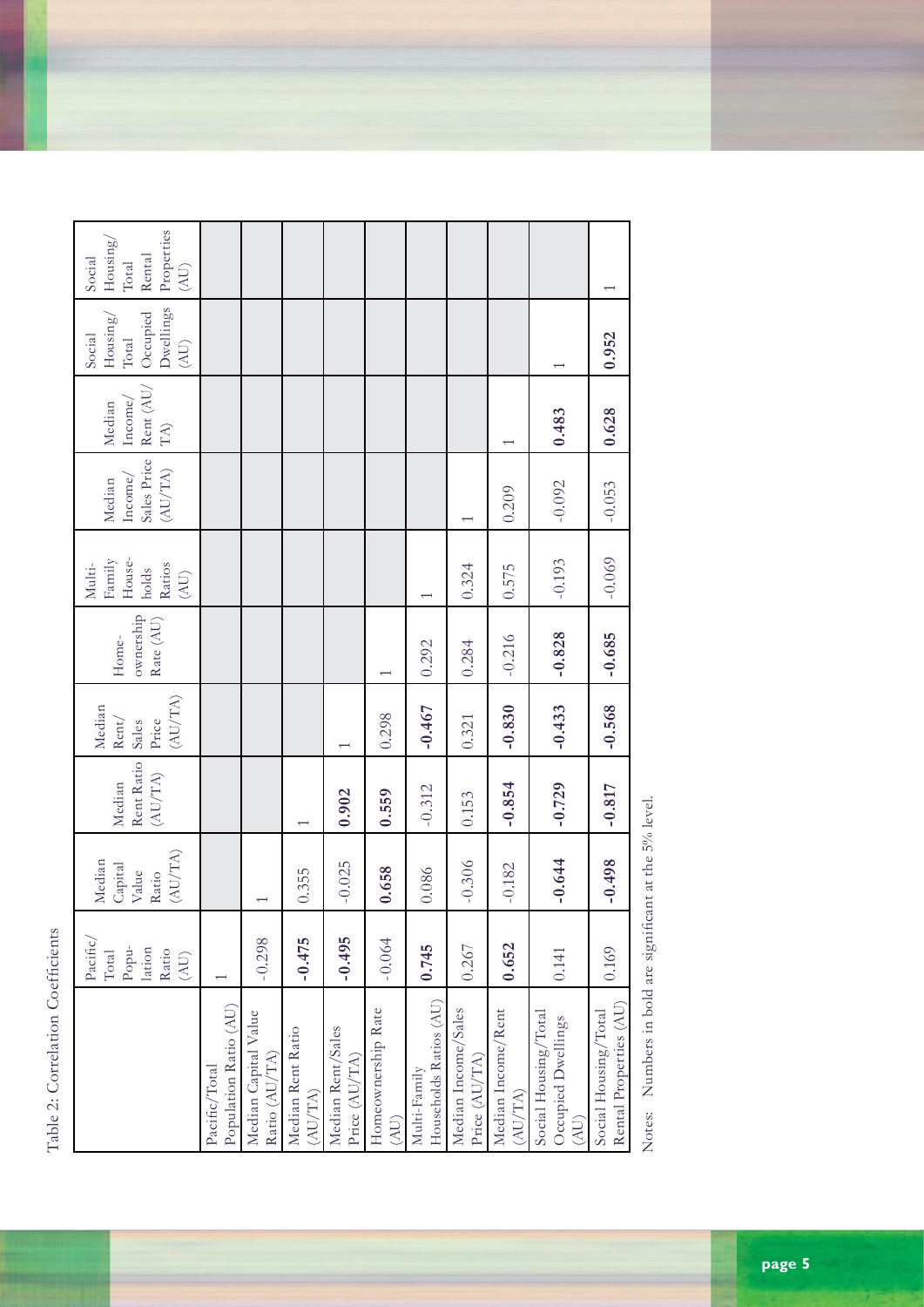housing relatively more affordable.

Tables 1 and 2 demonstrate that areas with high Pacific concentrations have high ratios of multi-family households: the ratio is above both the TA average and the national average for each of the 19 area units. Across these AUs, the ratio of multi-family households is 18.0% compared with the national average of 2.7%. The correlation between Pacific population concentration and relative housing capital values indicates that Pacific households generally reside in lower value properties compared with the TA average value. Homeownership rates are high in areas with higher capital values for houses and in high rent areas, consistent with renters being located in poorer communities.

Figures 1-7 present graphs of the relevant relationships. The negative relationships between concentrated Pacific populations and each of the capital value of houses and rents (relative to sale prices), and the strong positive relationship with multi-family households, and housing and rent affordability are all evident. The relationship between social housing prevalence and Pacific population concentration is much less evident, but we have already observed that all the area units included in the study have high ratios of social housing relative to the relevant TA and to New Zealand as a whole.

We do not graph the relationship between concentrated Pacific areas and the homeownership rate because the correlation coefficient indicates no



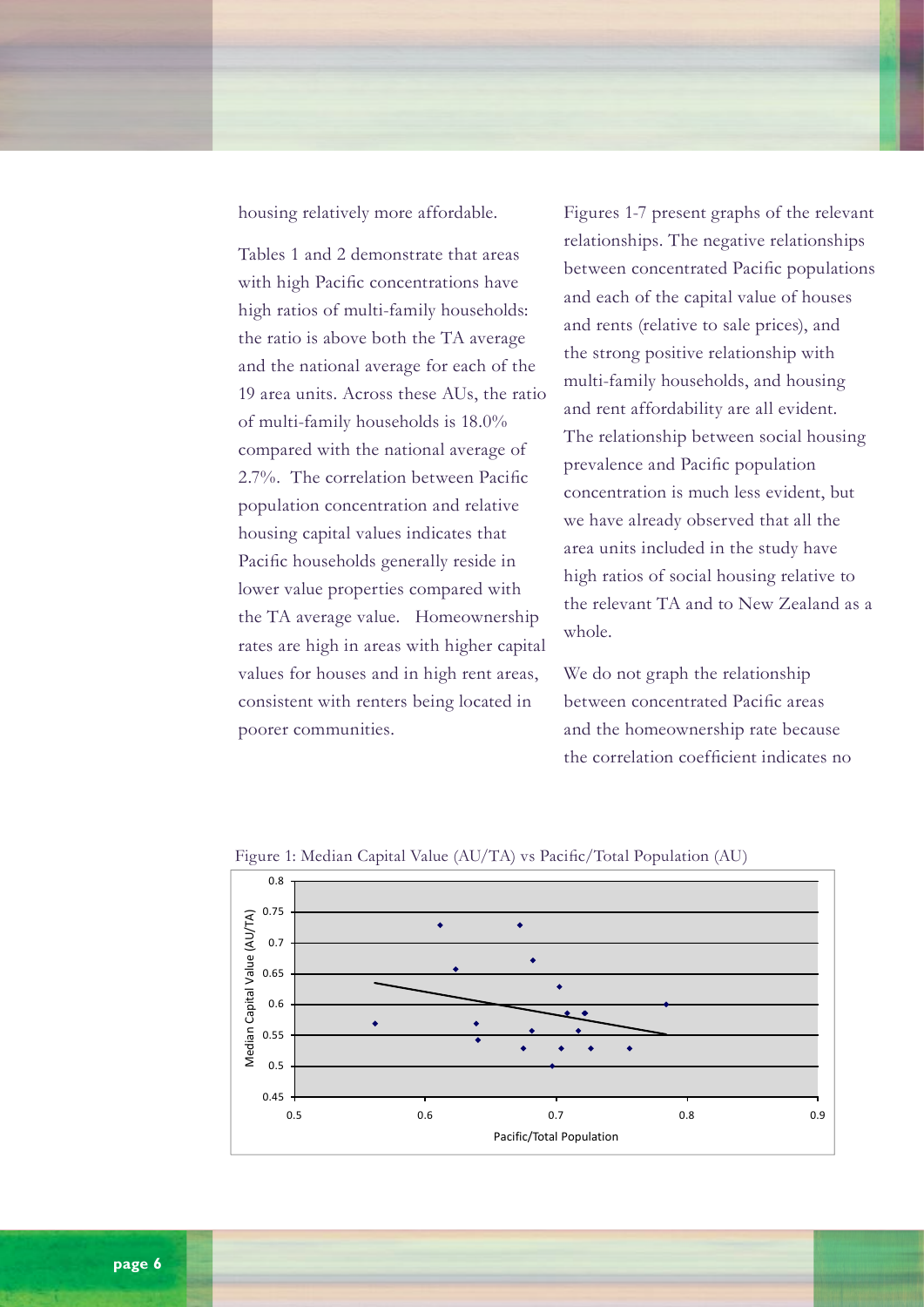

Figure 2: Rent/Sale Price (AU/TA) vs Pacific/Total Population (AU)







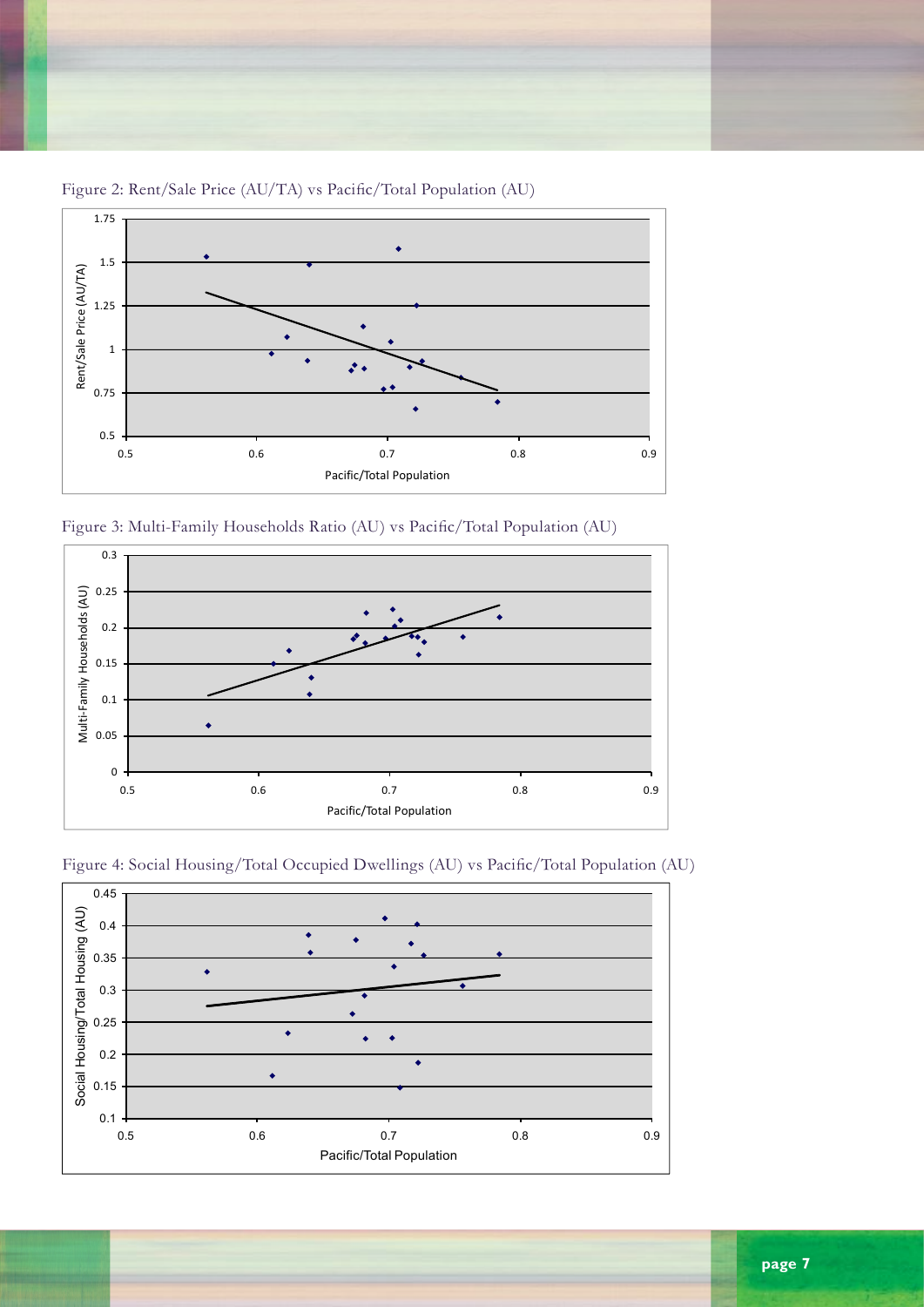

Figure 5: Social Housing/Total Rental Properties (AU) vs Pacific/Total Population (AU)

Figure 6: Median Income/Sales Price (AU/TA) vs Pacific/Total Population (AU)





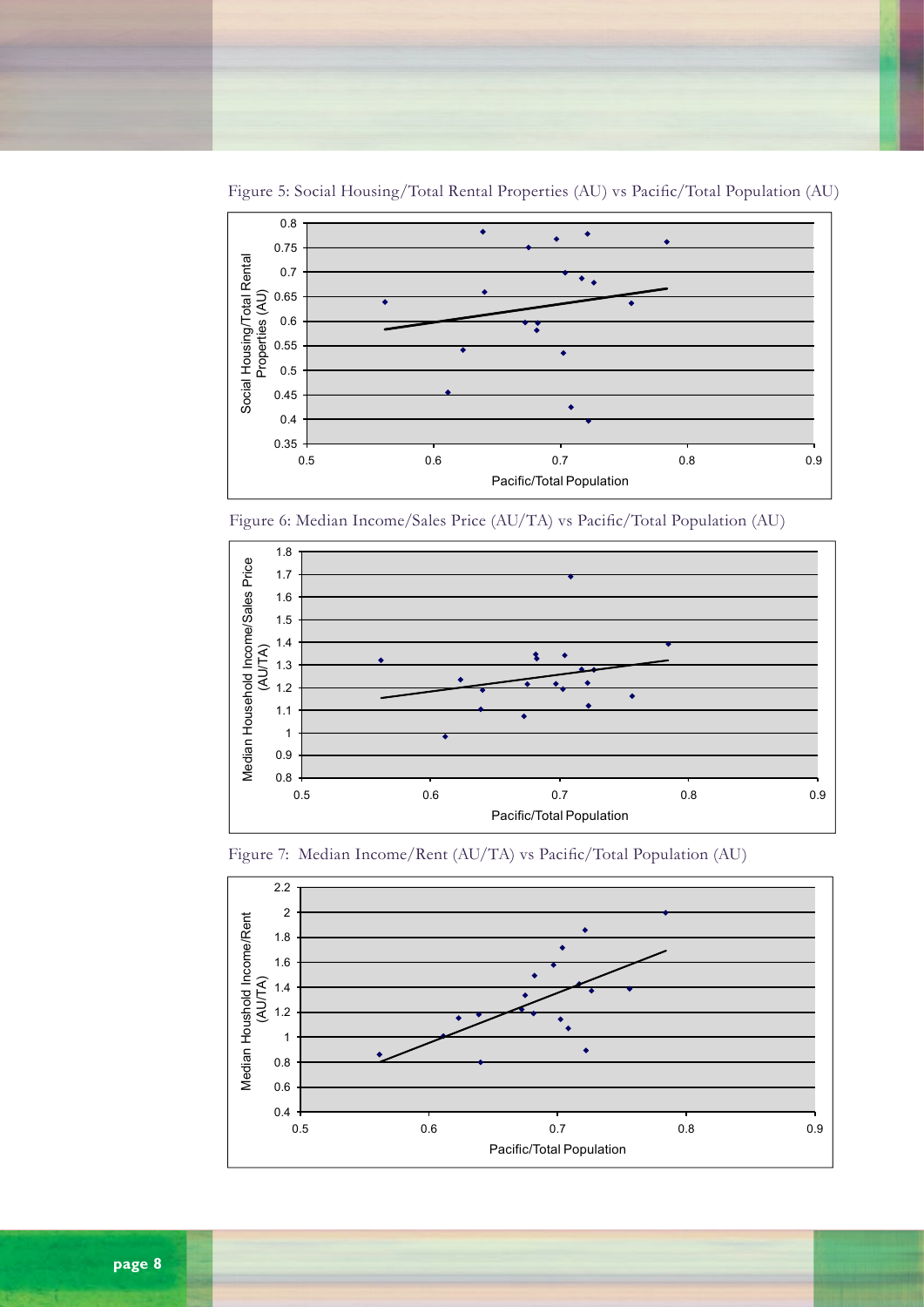material relationship across this sample. However, again, this does not mean that homeownership is unrelated to ethnicity. Taking our 19 area units as a whole, the homeownership rate is 32.9%; this contrasts with a homeownership rate across each of Manukau and Porirua cities as a whole of 57.9% and 58.6% respectively, and with a New Zealand-wide homeownership rate of 62.7%. Thus, the homeownership rate in areas with high concentrations of Pacific people is approximately half that of the remainder of the country.

# **Household Results**

The SoFIE survey enables us to gain more detailed analysis of the situation of Pacific households across New Zealand. Table 3 presents information on homeownership rates and mean house values of owner-occupier homes for 4 different ethnicities, plus "other", and for New Zealand as a whole (using survey weights).

The national homeownership rate according to this sample survey is 56.8%. European rates of homeownership (60.2%) are above the national rate, while Asian and "other" rates of homeownership (53.5% and 50.0% respectively) are a little lower. The major discrepancies come from the Maori and Pacific ethnicities with homeownership rates of 39.1% for Maori and just 28.8%

|  |  | Table 3: SoFIE data |  |
|--|--|---------------------|--|
|--|--|---------------------|--|

| Category                      | Homeownership<br>Rate $(\%)$ | Mean House<br>Capital Value         |
|-------------------------------|------------------------------|-------------------------------------|
|                               | 60.2%                        | $\left( \text{\$}\right)$<br>378200 |
| European                      |                              |                                     |
| Maori                         | 39.1%                        | 236100                              |
| Pacific                       | 28.8%                        | 281600                              |
| Asian                         | $53.5\%$                     | 396400                              |
| Other                         | $50.0\%$                     | 499700                              |
|                               |                              |                                     |
| 1 Family Household            | 58.1%                        | 373600                              |
| 2 Family Household            | 48.4%                        | 332400                              |
| 3 or more Family<br>household | $17.0\%$                     | 335000                              |
|                               |                              |                                     |
| New Zealand                   | 56.8%                        | 370800                              |

Source: Statistics New Zealand Survey of Family Income and Expenditure (SoFIE), 2006